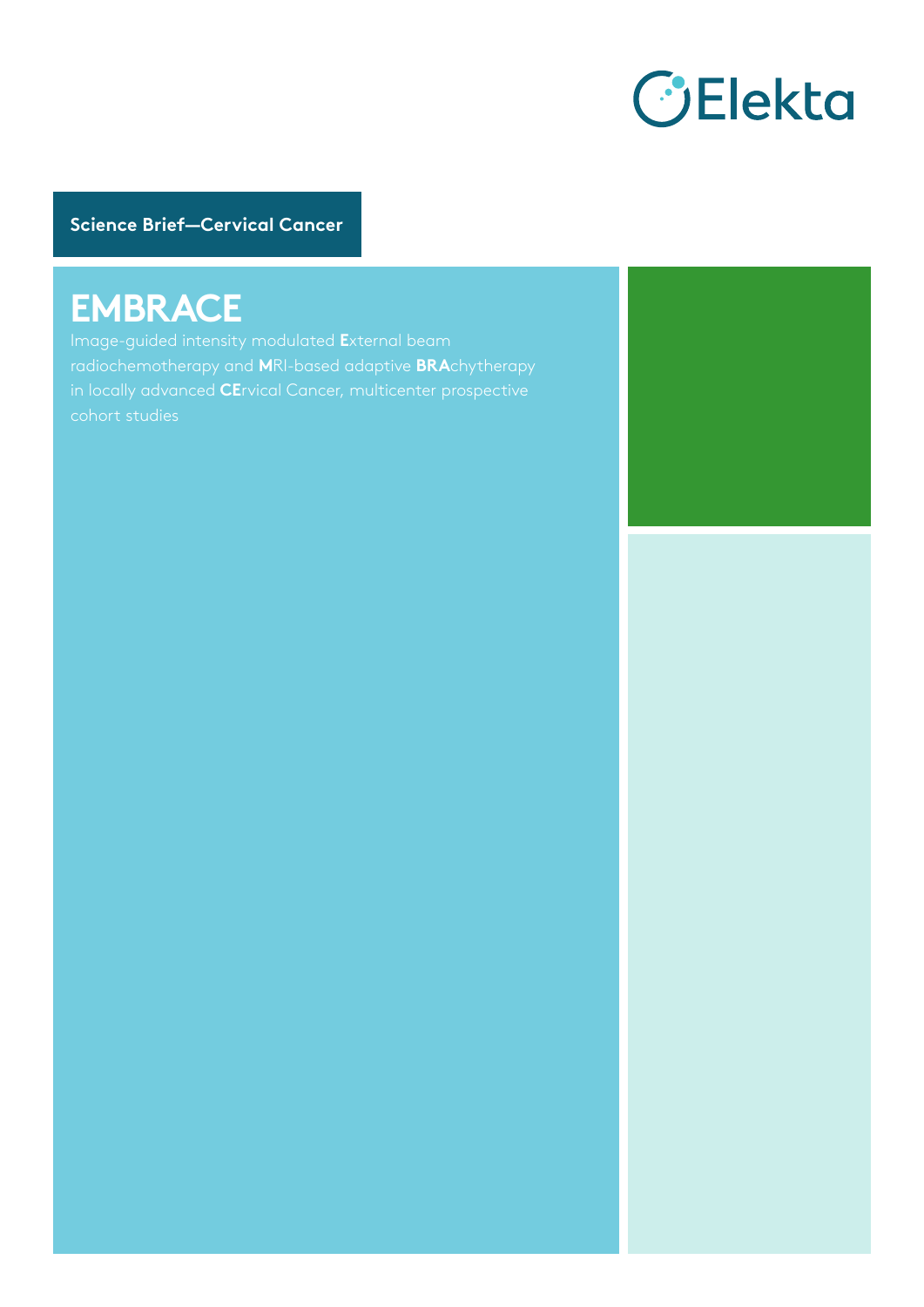# **Introduction**

**EMBRACE,** Image-guided intensity modulated **E**xternal beam radiochemotherapy and **M**RI-based adaptive **BRA**chytherapy in locally advanced **CE**rvical Cancer, multicenter prospective cohort studies



#### **The overall local control across all stages was unprecedented1**

RetroEMBRACE Study data published in 2016 have shown over 10% survival benefit of 4D Image Guided Adapted Brachytherapy (IGABT) over conventional 2D Brachytherapy in locally advanced cervical cancer (LACC). 3

The EMBRACE I study published in April 2021 found further improved local control (LC) and overall survival (OS) at 5 years over RetroEMBRACE in LACC. 1

\*extrapolated from<sup>2</sup>

## **Background and objective**

In order to evaluate the outcome of IGABT in a multicenter setting, the GEC-ESTRO GYN network launched the ''International study on MRI-based brachytherapy in cervical cancer" (EMBRACE I) in 2008.4

- **·** The excellent outcome of IGABT has been demonstrated in several mono-institutional reports, as well as in the RetroEMBRACE (study closed in 2008).<sup>3,4</sup>
- **·** The purpose of RetroEMBRACE was to compile retrospective IGABT outcome data until mature prospective data became available e.g. from the EMBRACE I study.7
- **·** EMBRACE I was a prospective observational study including external beam (45–50 Gy) and MRI-based IGABT. The study closed in 2015 with the accrual of 1,416 patients.4

## **Main findings**

- **·** Actuarial OS at 5 years has improved from 65% (RetroEMBRACE) to 74% (95% CI of 72–77) (EMBRACE I).1,3
- **·** Actuarial LC at 5 years has improved from 89% (RetroEMBRACE) to 92% (95% CI of 90–93) (EMBRACE I).1,4
- **·** RetroEMBRACE demonstrated that use of intracavitary/ interstitial (IC/IS) brachytherapy in large tumors significantly increased LC in tumors with a high-risk clinical target volume (HRCTV) of  $\geq 30$  cm<sup>3</sup> at the time of first brachytherapy, without increasing morbidity.<sup>4,5</sup>
- **·** 43% of patients in EMBRACE I were treated with a combination of intracavitary and interstitial treatment techniques,<sup>1</sup> preliminary data for EMBRACE II show this likely to increase to >70 %.<sup>6</sup>
- **·** Brachytherapy associated actuarial grade 3 or worse morbidity such as fistulae, ureteric strictures, vaginal stenoses seem limited in EMBRACE I (3.2%, 2.9%, and 4%) and are especially low for patients with stage I to II diseases.1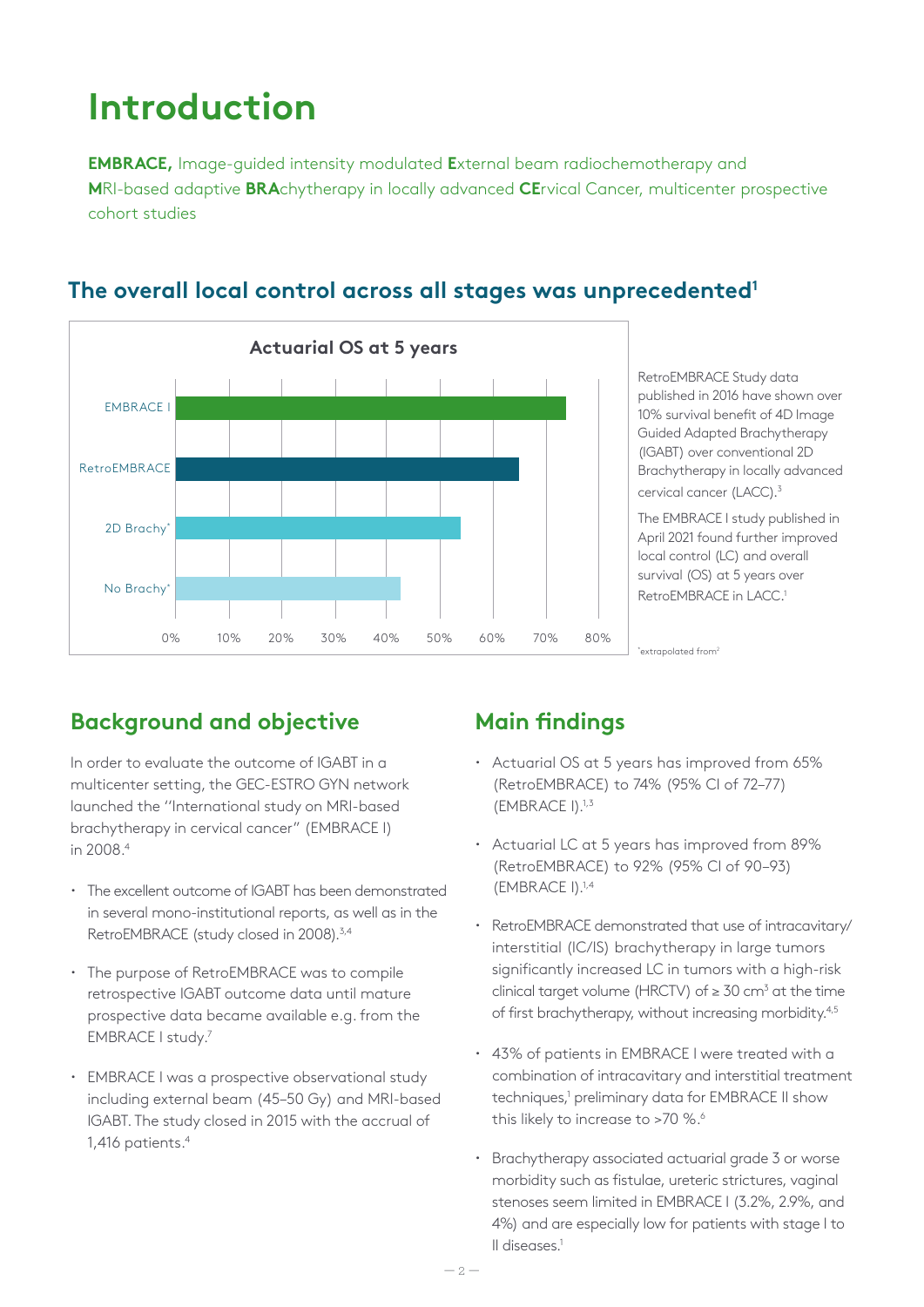### **Material and Methods**

- **·** Contouring and dose reporting in EMBRACE I done according to GEC-ESTRO guidelines/ICRU 89 report; dose prescription done according to institutional guidelines.1
- **·** During accrual in EMBRACE I, dose effect relationship was demonstrated based on RetroEMBRACE data, and planning aims (soft and hard constraints) for the target were developed. These were subsequently incorporated in EMBRACE I protocol.7 The ability to reach dose constraints for both targets and OAR relies on a change of practice, which mainly involves increased use of IC/IS brachytherapy.4
- **·** Based on data from EMBRACE I, dose effectrelationship was demonstrated for varied morbidity end points, therefore soft and hard constraints were recommended for organ at risk (OAR).8

#### **Discussion**

**·** MRI-based IGABT represents a paradigm shift for the treatment of LACC that affects clinical practice and should be used as guidance for future studies of treatment for this type of cancer.<sup>4</sup>

#### **Conclusion**

- **·** There is a potential for further improvement for patients with advanced local disease including pelvic wall involvement and for patients with asymmetric HRCTV at the time of brachytherapy using more complex applicators for combined intracavitary/ interstitial brachytherapy.<sup>9</sup>
- **·** The results of EMBRACE I provide the clinical evidence for MRI-guided IGABT as being the new gold-standard IGABT of LACC to be implemented across the world, replacing the traditional two-dimensional point A concept.<sup>1</sup>

#### **Outlook**

- **·** Access to MRI is limited by its availability, logistics and financial implications. Use of alternative imaging like CT and ultrasound (US) for IGABT has been attempted. To arrive at a systematic, uniform, and international approach for CT based definition and contouring of target structures, GEC-ESTRO, IBS, and ABS agreed to jointly develop such recommendations based on concepts and terms as published in the ICRU Report 89.10
- **·** The hypothesis of EMBRACE II is further improvement of locoregional and systemic control at 5 years over EMBRACE I with better  $OS<sub>l</sub><sup>3</sup>$  and it aims to benchmark a low incidence of intermediate and major morbidity as well as a high level of quality of life with application of advanced EBRT, BT and chemotherapy.<sup>11</sup>